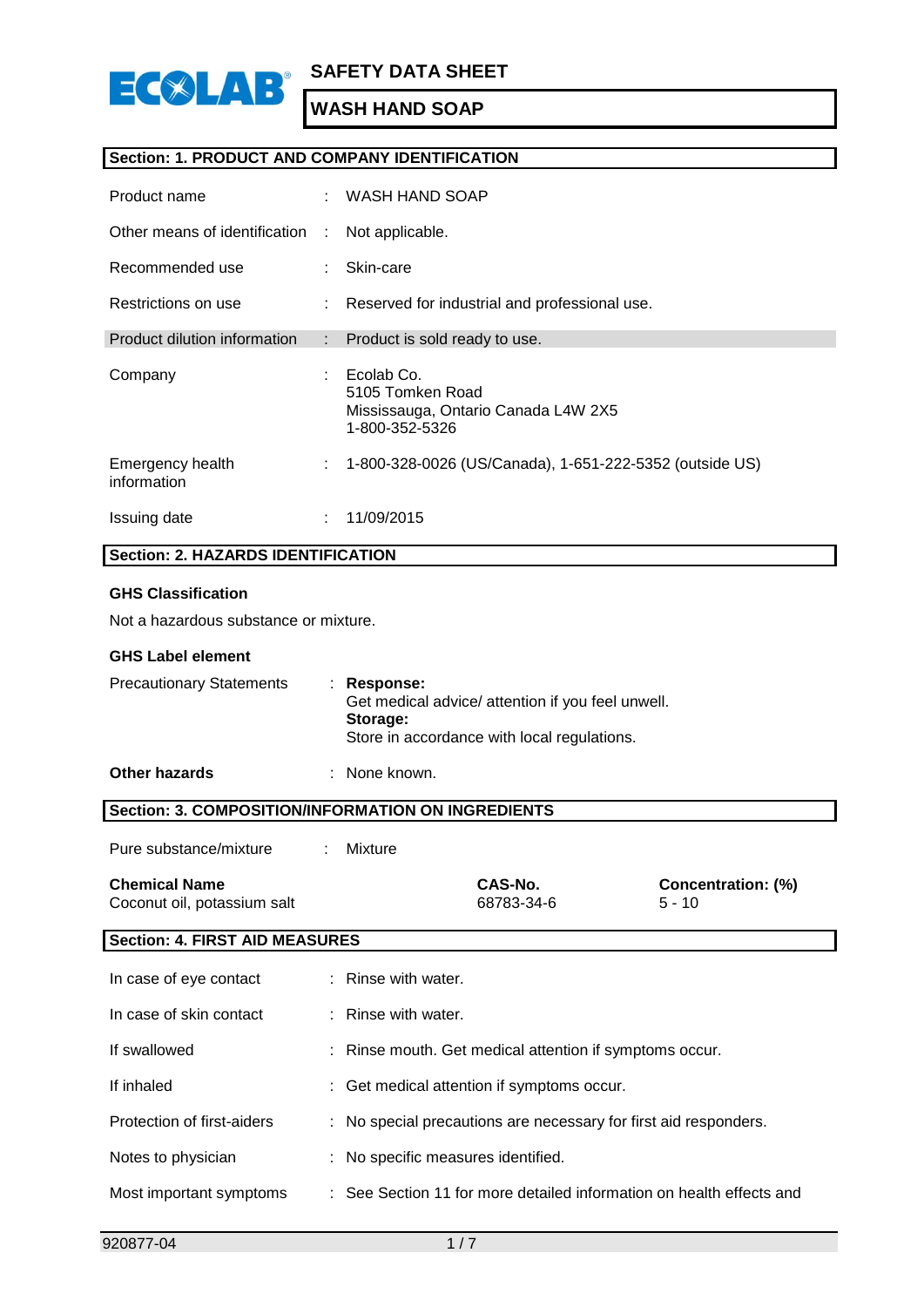and effects, both acute and delayed symptoms.

| <b>Section: 5. FIREFIGHTING MEASURES</b>                                  |  |                                                                                                                                                                                                                                                                                                                                                                                                                             |  |  |  |
|---------------------------------------------------------------------------|--|-----------------------------------------------------------------------------------------------------------------------------------------------------------------------------------------------------------------------------------------------------------------------------------------------------------------------------------------------------------------------------------------------------------------------------|--|--|--|
|                                                                           |  |                                                                                                                                                                                                                                                                                                                                                                                                                             |  |  |  |
| Suitable extinguishing media                                              |  | : Use extinguishing measures that are appropriate to local<br>circumstances and the surrounding environment.                                                                                                                                                                                                                                                                                                                |  |  |  |
| Unsuitable extinguishing<br>media                                         |  | : None known.                                                                                                                                                                                                                                                                                                                                                                                                               |  |  |  |
| Specific hazards during<br>firefighting                                   |  | : Not flammable or combustible.                                                                                                                                                                                                                                                                                                                                                                                             |  |  |  |
| Hazardous combustion<br>products                                          |  | Decomposition products may include the following materials:<br>Carbon oxides<br>nitrogen oxides (NOx)<br>Sulphur oxides<br>Oxides of phosphorus                                                                                                                                                                                                                                                                             |  |  |  |
| Special protective equipment<br>for firefighters                          |  | : Use personal protective equipment.                                                                                                                                                                                                                                                                                                                                                                                        |  |  |  |
| Specific extinguishing<br>methods                                         |  | : Fire residues and contaminated fire extinguishing water must be<br>disposed of in accordance with local regulations.                                                                                                                                                                                                                                                                                                      |  |  |  |
| Risk of explosion.                                                        |  | : Not available.                                                                                                                                                                                                                                                                                                                                                                                                            |  |  |  |
| <b>Section: 6. ACCIDENTAL RELEASE MEASURES</b>                            |  |                                                                                                                                                                                                                                                                                                                                                                                                                             |  |  |  |
| Personal precautions,<br>protective equipment and<br>emergency procedures |  | : Refer to protective measures listed in sections 7 and 8.                                                                                                                                                                                                                                                                                                                                                                  |  |  |  |
| Environmental precautions                                                 |  | : No special environmental precautions required.                                                                                                                                                                                                                                                                                                                                                                            |  |  |  |
| Methods and materials for<br>containment and cleaning up                  |  | Stop leak if safe to do so. Contain spillage, and then collect with non-<br>combustible absorbent material, (e.g. sand, earth, diatomaceous<br>earth, vermiculite) and place in container for disposal according to<br>local / national regulations (see section 13). Flush away traces with<br>water. For large spills, dike spilled material or otherwise contain<br>material to ensure runoff does not reach a waterway. |  |  |  |
| <b>Section: 7. HANDLING AND STORAGE</b>                                   |  |                                                                                                                                                                                                                                                                                                                                                                                                                             |  |  |  |
| Advice on safe handling                                                   |  | : No special handling advice required.                                                                                                                                                                                                                                                                                                                                                                                      |  |  |  |
| Conditions for safe storage                                               |  | : Keep out of reach of children. Store in suitable labeled containers.                                                                                                                                                                                                                                                                                                                                                      |  |  |  |
| Storage temperature                                                       |  | : 20 °C to 40 °C                                                                                                                                                                                                                                                                                                                                                                                                            |  |  |  |

# **Section: 8. EXPOSURE CONTROLS/PERSONAL PROTECTION**

### **Components with workplace control parameters**

Contains no substances with occupational exposure limit values.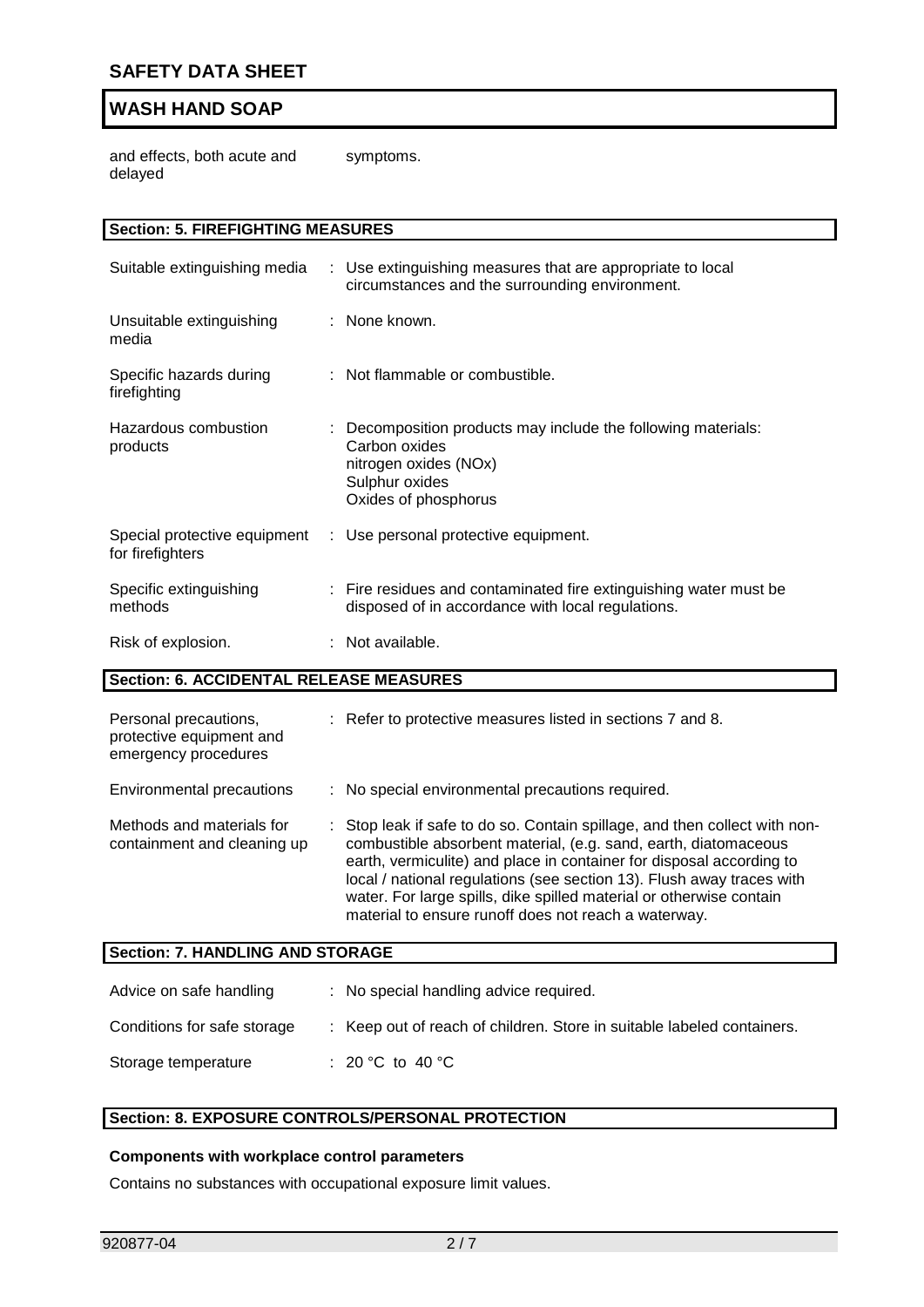| Engineering measures                 | : Good general ventilation should be sufficient to control worker<br>exposure to airborne contaminants. |  |
|--------------------------------------|---------------------------------------------------------------------------------------------------------|--|
| <b>Personal protective equipment</b> |                                                                                                         |  |
| Eye protection                       | : No special protective equipment required.                                                             |  |
| Hand protection                      | : No special protective equipment required.                                                             |  |
| Skin protection                      | : No special protective equipment required.                                                             |  |
| Respiratory protection               | : No personal respiratory protective equipment normally required.                                       |  |
| Hygiene measures                     | : No specific measures identified.                                                                      |  |

### **Section: 9. PHYSICAL AND CHEMICAL PROPERTIES**

| Appearance                                 |    | liquid                 |
|--------------------------------------------|----|------------------------|
| Colour                                     |    | clear, light green     |
| Odour                                      | t  | Floral                 |
| рH                                         |    | $8.5 - 9.5$ , 100 %    |
| Flash point                                |    | Not applicable.        |
| <b>Odour Threshold</b>                     | ÷  | no data available      |
| Melting point/freezing point               | ÷  | no data available      |
| Initial boiling point and<br>boiling range |    | >100 °C                |
| Evaporation rate                           |    | no data available      |
| Flammability (solid, gas)                  |    | no data available      |
| Upper explosion limit                      | ÷  | no data available      |
| Lower explosion limit                      |    | no data available      |
| Vapour pressure                            | ÷  | no data available      |
| Relative vapour density                    |    | no data available      |
| Relative density                           |    | $1.0 - 1.02$           |
| Water solubility                           |    | soluble                |
| Solubility in other solvents               | t. | no data available      |
| Partition coefficient: n-<br>octanol/water | ÷. | no data available      |
| Auto-ignition temperature                  | ÷  | no data available      |
| Thermal decomposition                      |    | no data available      |
| Viscosity, kinematic                       | ÷  | 1587.010 mm2/s (40 °C) |
| <b>Explosive properties</b>                |    | no data available      |
| Oxidizing properties                       |    | no data available      |
| Molecular weight                           |    | no data available      |
| <b>VOC</b>                                 |    | no data available      |

## **Section: 10. STABILITY AND REACTIVITY**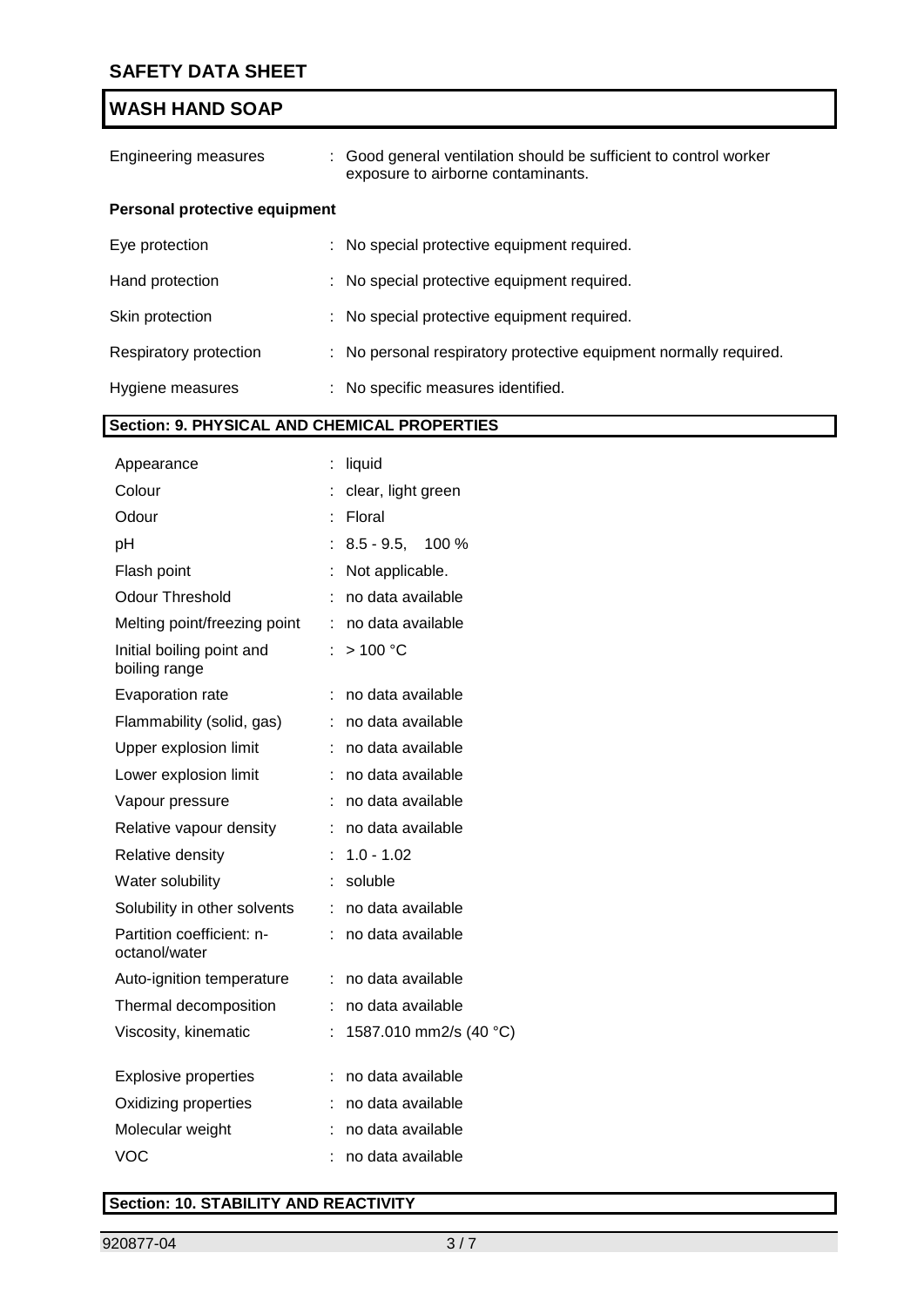| Chemical stability                    | : Stable under normal conditions.                                                                                                                 |  |  |
|---------------------------------------|---------------------------------------------------------------------------------------------------------------------------------------------------|--|--|
| Possibility of hazardous<br>reactions | : No dangerous reaction known under conditions of normal use.                                                                                     |  |  |
| Conditions to avoid                   | : None known.                                                                                                                                     |  |  |
| Incompatible materials                | : None known.                                                                                                                                     |  |  |
| Hazardous decomposition<br>products   | : Decomposition products may include the following materials:<br>Carbon oxides<br>nitrogen oxides (NOx)<br>Sulphur oxides<br>Oxides of phosphorus |  |  |

### **Section: 11. TOXICOLOGICAL INFORMATION**

Carcinogenicity : no data available Reproductive effects : no data available

|          | Information on likely routes of : Inhalation, Eye contact, Skin contact |
|----------|-------------------------------------------------------------------------|
| exposure |                                                                         |

#### **Potential Health Effects**

| Eyes                                  | Health injuries are not known or expected under normal use.   |
|---------------------------------------|---------------------------------------------------------------|
| <b>Skin</b>                           | Health injuries are not known or expected under normal use.   |
| Ingestion                             | Health injuries are not known or expected under normal use.   |
| Inhalation                            | Health injuries are not known or expected under normal use.   |
| <b>Chronic Exposure</b>               | : Health injuries are not known or expected under normal use. |
| <b>Experience with human exposure</b> |                                                               |
| Eye contact                           | : No symptoms known or expected.                              |
| Skin contact                          | : No symptoms known or expected.                              |
| Ingestion                             | : No symptoms known or expected.                              |
| Inhalation                            | : No symptoms known or expected.                              |
| <b>Toxicity</b>                       |                                                               |
| Acute oral toxicity                   | : Acute toxicity estimate : $> 5,000$ mg/kg                   |
| Acute inhalation toxicity             | no data available                                             |
| Acute dermal toxicity                 | Acute toxicity estimate : $> 5,000$ mg/kg                     |
| Skin corrosion/irritation             | no data available                                             |
| Serious eye damage/eye<br>irritation  | : no data available                                           |
| Respiratory or skin<br>sensitization  | no data available                                             |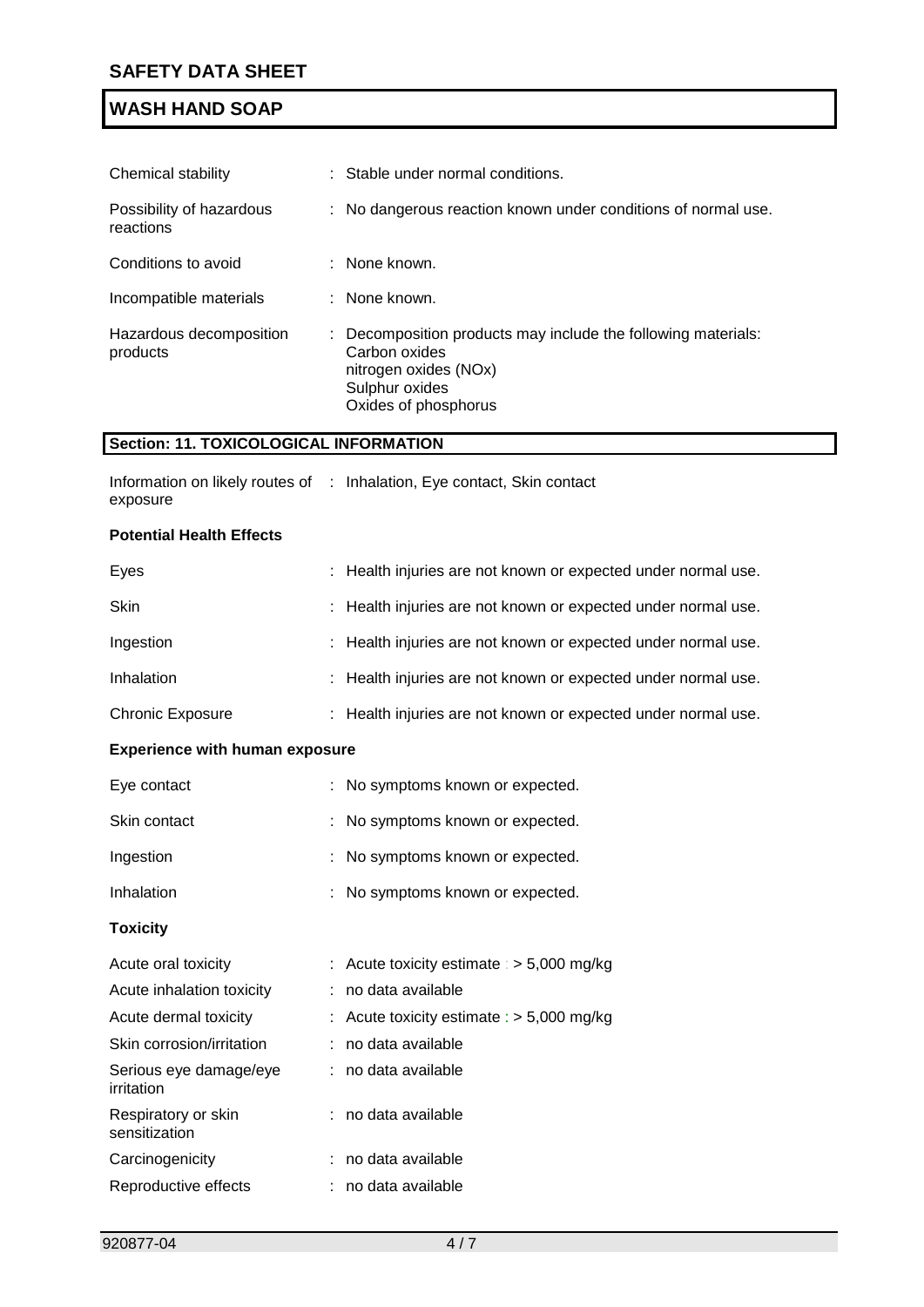| Germ cell mutagenicity   | : no data available |
|--------------------------|---------------------|
| Teratogenicity           | : no data available |
| STOT - single exposure   | : no data available |
| STOT - repeated exposure | : no data available |
| Aspiration toxicity      | : no data available |

### **Section: 12. ECOLOGICAL INFORMATION**

#### **Ecotoxicity**

| <b>Environmental Effects</b>                                               | : This product has no known ecotoxicological effects. |
|----------------------------------------------------------------------------|-------------------------------------------------------|
| <b>Product</b>                                                             |                                                       |
| Toxicity to fish                                                           | : no data available                                   |
| Toxicity to daphnia and other : no data available<br>aquatic invertebrates |                                                       |
| Toxicity to algae                                                          | : no data available                                   |
| <b>Persistence and degradability</b>                                       |                                                       |
| no data available                                                          |                                                       |
| <b>Bioaccumulative potential</b>                                           |                                                       |
| no data available                                                          |                                                       |
| <b>Mobility in soil</b>                                                    |                                                       |
| no data available                                                          |                                                       |
| Other adverse effects                                                      |                                                       |
| no data available                                                          |                                                       |
| <b>Section: 13. DISPOSAL CONSIDERATIONS</b>                                |                                                       |
| Disposal methods                                                           | : Diluted product can be flushed to sanitary sewer.   |

Disposal considerations : Dispose of in accordance with local, state, and federal regulations.

### **Section: 14. TRANSPORT INFORMATION**

The shipper/consignor/sender is responsible to ensure that the packaging, labeling, and markings are in compliance with the selected mode of transport.

#### **Land transport (TDG)**

Not dangerous goods

### **Sea transport (IMDG/IMO)**

Not dangerous goods

### **Section: 15. REGULATORY INFORMATION**

This product has been classified according to the hazard criteria of the HPR and the SDS contains all of the information required by the HPR.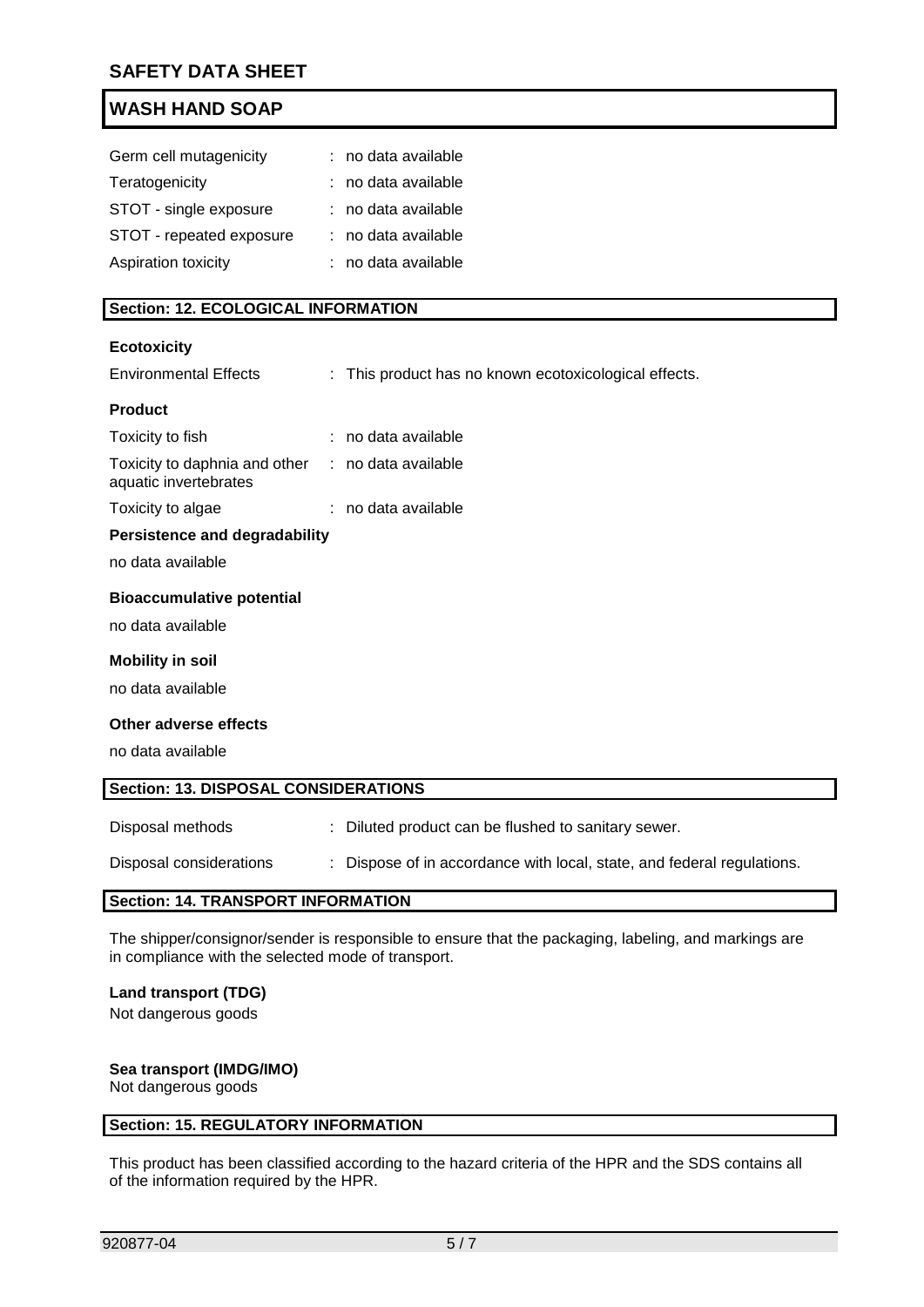**Canada Cosmetics** : Notified cosmetic under Food & Drugs Act

**The components of this product are reported in the following inventories:**

**United States TSCA Inventory** : On TSCA Inventory

**Canadian Domestic Substances List (DSL)** :

This product contains one or several components listed in the Canadian NDSL.

**Australia. Industrial Chemical (Notification and Assessment) Act** : not determined

**New Zealand. Inventory of Chemicals (NZIoC), as published by ERMA New Zealand** : not determined

**Japan. ENCS - Existing and New Chemical Substances Inventory** : not determined

**Japan. ISHL - Inventory of Chemical Substances (METI)** : not determined

**Korea. Korean Existing Chemicals Inventory (KECI)** : not determined

**Philippines Inventory of Chemicals and Chemical Substances (PICCS)** : not determined

**China Inventory of Existing Chemical Substances** : not determined

### **Section: 16. OTHER INFORMATION**





 $2 =$  Moderate,  $3 =$  High 4 = Extreme, \* = Chronic

Issuing date : 11/09/2015 version : 1.0 Prepared by : Regulatory Affairs 1-800-352-5326

REVISED INFORMATION: Significant changes to regulatory or health information for this revision is indicated by a bar in the left-hand margin of the SDS.

The information provided in this Safety Data Sheet is correct to the best of our knowledge, information and belief at the date of its publication. The information given is designed only as a guidance for safe handling, use, processing, storage, transportation, disposal and release and is not to be considered a